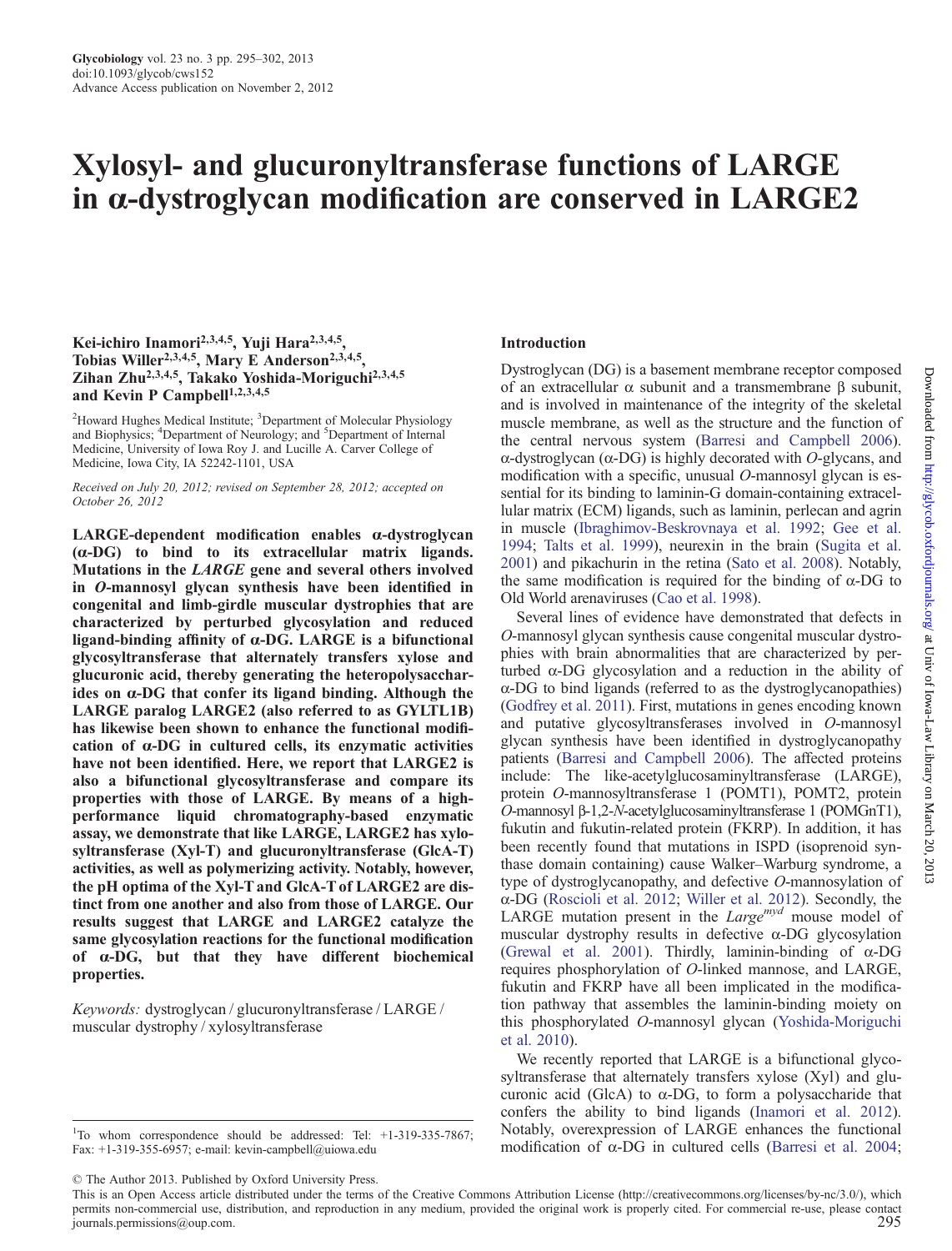[Kanagawa et al. 2004\)](#page-7-0). Overexpression of LARGE2, a paralog of LARGE, has been shown to enhance the modification of  $\alpha$ -DG to a similar degree [\(Brockington et al. 2005](#page-6-0); [Fujimura et al. 2005](#page-7-0); [Grewal et al. 2005\)](#page-7-0). LARGE2 has been cloned from human kidney, mouse kidney and mouse testis RNA, and the two paralogs have different tissue expression profiles: LARGE is widely expressed, with levels highest in the brain, heart and skeletal muscle; and LARGE2 is highly expressed in the kidney and the placenta, but not in the brain [\(Fujimura et al. 2005](#page-7-0); [Grewal et al. 2005\)](#page-7-0). In spite of this characterization of LARGE2 expression, neither its contribution to the functional modification of  $\alpha$ -DG in vivo nor its enzymatic activities have been assessed.

Here, we demonstrate that LARGE2 has xylosyltransferase (Xyl-T) and glucuronyltransferase (GlcA-T) activities as well as polymerizing activity, and in these respects it resembles LARGE. However, we also show that the pH optima for the Xyl-T and GlcA-T activities are distinct and that they differ significantly from those of LARGE. These results suggest that both LARGE paralogs are involved in the functional modification of  $\alpha$ -DG, but that they may be fine-tuned to function optimally in different physiological contexts.

#### Results

Cellular xylosylation is essential for the functional modification of α-DG as it has been shown that uridine 5′-diphosphate (UDP)-xylose synthase 1 (UXS1)-deficient Chinese hamster ovary (CHO) cells (line pgsI-208) that lack UDP-Xyl ([Bakker](#page-6-0) [et al. 2009](#page-6-0)) have a defect in the modification of  $\alpha$ -DG, and overexpression of LARGE in the cells did not rescue the defect ([Inamori et al. 2012\)](#page-7-0). We examined whether overexpression of LARGE2 could rescue the defect or not, by immunoblotting of glycoproteins and flow cytometry for cell surface staining with IIH6 (an antibody that recognizes the laminin-binding form of α-DG). When LARGE2 was overexpressed in the wild-type (WT) CHO cells, a robust increase in the functional modification was observed (Figure 1A and [Supplementary data, Figure S1\)](http://glycob.oxfordjournals.org/lookup/suppl/doi:10.1093/glycob/cws152/-/DC1), as has been reported previously ([Brockington et al. 2005](#page-6-0); [Fujimura et al. 2005](#page-7-0); [Grewal](#page-7-0) [et al. 2005\)](#page-7-0). In contrast, overexpression of LARGE2 did not overcome the defect in pgsI-208 cells as is also the case with LARGE overexpression (Figure 1A and B), which is consistent with our previous observation. Thus, cellular xylosylation is required for the LARGE2-dependent functional modification of α-DG, as shown for LARGE.

LARGE and LARGE2 share two conserved glycosyltransferase-like domains: One that belongs to glycosyltransferase family 8 (GT8) proteins ([Coutinho et al. 2003\)](#page-6-0) and one that is shared with β1,3-N-acetylglucosaminyltransferase 1, an enzyme required for poly-N-acetyllactosamine synthesis [\(Sasaki et al. 1997;](#page-7-0) [Peyrard et al. 1999](#page-7-0)). In addition, the DXD motifs required for the LARGE function are conserved in LARGE2 [\(Brockington et al. 2005;](#page-6-0) [Inamori et al. 2012\)](#page-7-0). It has been demonstrated that all the three DXD motifs are required for LARGE to be functional [\(Brockington et al. 2005\)](#page-6-0), and single DXD mutants in different domains do not complement one another biochemically [\(Aguilan et al. 2009\)](#page-6-0). To investigate the glycosyltransferase activities of LARGE2, we generated



Fig. 1. Overexpression of the LARGE paralog does not overcome the glycosylation defect in UXS1-deficient ( pgsI-208) CHO cells. (A) Immunoblotting of WGA-enriched glycoproteins for functionally modified α-DG (IIH6) and β-DG, or of cell lysates for LARGE and LARGE2, from WT or pgsI-208 cells with or without overexpression of either LARGE or LARGE2. Mr, relative molecular mass. (B) Flow cytometry of the cells for surface staining with IIH6. Dotted line, secondary antibody alone.

a secreted form that lacks the transmembrane domain (LARGE2dTM) and includes both an N-terminal FLAG and C-terminal myc + Hisx6 tags (Figure [2A](#page-2-0)). Purified LARGE2dTM (Figure [2](#page-2-0)B) was tested for in vitro enzymatic assay using 4-methylumbelliferyl-β-D-glucuronide (GlcA-β-MU) or p-nitrophenyl-α-D-xyloside (Xyl-α-pNP) as acceptors, and the products were analyzed by high-performance liquid chromatography (HPLC) using an LC-18 column as described previously [\(Inamori et al. 2012\)](#page-7-0). When GlcA-β-MU was used as the acceptor and UDP-Xyl as the donor, a unique peak was generated by adding LARGE2dTM (Figure [3](#page-3-0)A). This peak was eluted at the same retention time as the product resulting from catalysis by LARGEdTM [\(Supplementary data, Figure S2A\)](http://glycob.oxfordjournals.org/lookup/suppl/doi:10.1093/glycob/cws152/-/DC1). When this product was purified and analyzed by mass spectrometry (MS), the MS/MS fragmentation pattern of a parent ion at a mass/ charge ratio  $(m/z)$  of 483.14 [M–H]<sup>−</sup> confirmed that Xyl was attached to GlcA-β-MU (Figure [3](#page-3-0)B and [Supplementary data,](http://glycob.oxfordjournals.org/lookup/suppl/doi:10.1093/glycob/cws152/-/DC1) [Figure S3A](http://glycob.oxfordjournals.org/lookup/suppl/doi:10.1093/glycob/cws152/-/DC1)). When Xyl-α-pNP was used as the acceptor and UDP-GlcA as the donor (Figure [3](#page-3-0)C), a unique peak appeared and the retention time was the same as that of the LARGEdTM product ([Supplementary data, Figure S2B](http://glycob.oxfordjournals.org/lookup/suppl/doi:10.1093/glycob/cws152/-/DC1)). MS analysis confirmed that GlcA was attached to Xyl-α-pNP (Figure [3](#page-3-0)D and [Supplementary data, Figure S3B](http://glycob.oxfordjournals.org/lookup/suppl/doi:10.1093/glycob/cws152/-/DC1)).

We next tested the ability of LARGE2 to modify substrate with other sugars. However, the acceptor substrate pair used for the experiments described above were not ideal because the nonfluorescent Xyl-α-pNP acceptor (a fluorescent α-linked xyloside was not available at the time of the study) used to analyze GlcA-T activity was not as sensitive as the fluorescent acceptor GlcA-β-MU used for Xyl-T activity. Thus, we instead used Xyl- $α1,3-GlcA-B-MU$ , the product of the reaction of LARGEdTM with GlcA-β-MU and UDP-Xyl [\(Inamori et al. 2012](#page-7-0)), as the acceptor in this analysis. Testing of various donor sugars for LARGE2dTM activity in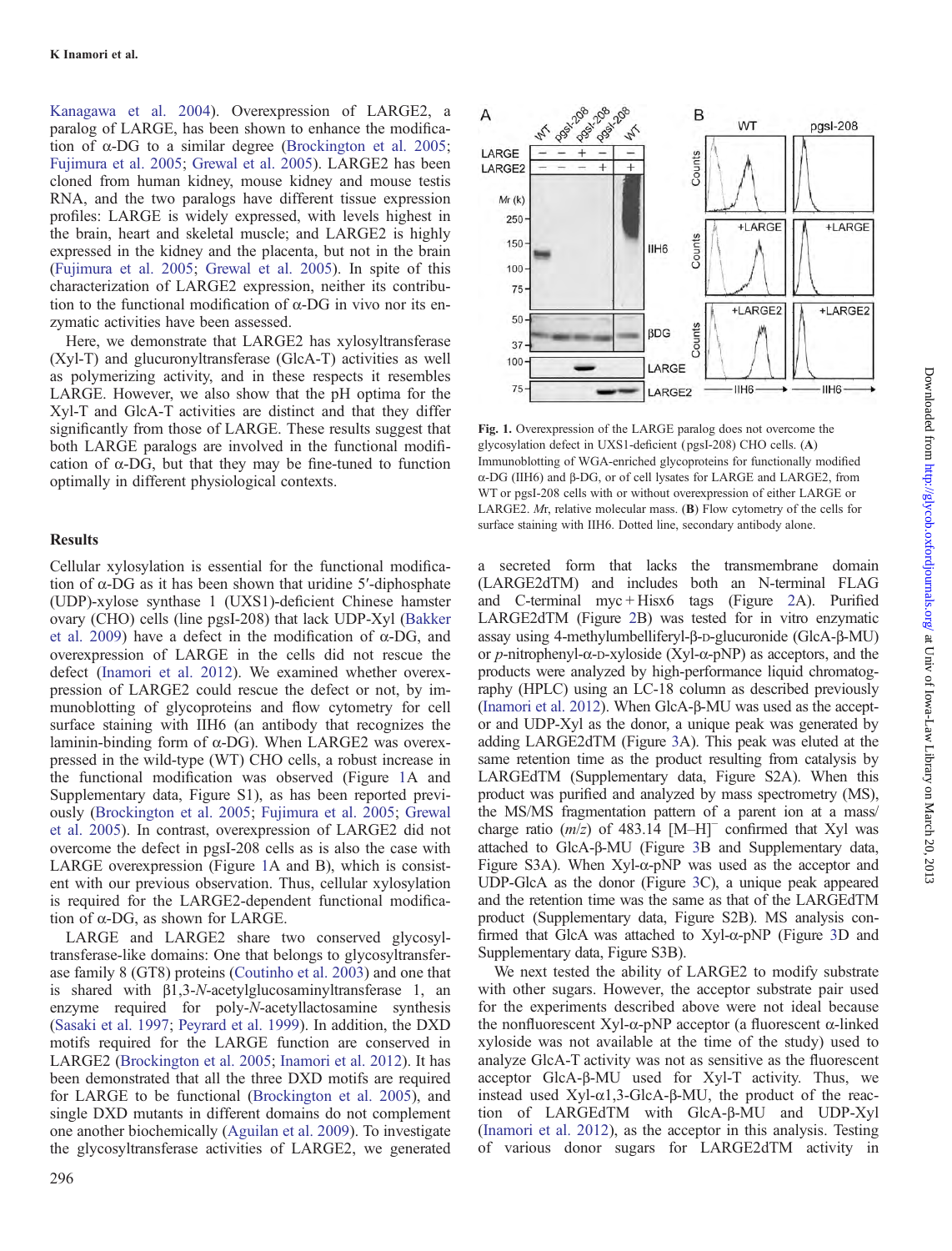<span id="page-2-0"></span>

Fig. 2. Purification of LARGE2dTM. (A) Schematic representation of LARGE and the LARGEdTM construct as described previously ([Inamori](#page-7-0) [et al. 2012](#page-7-0)), and LARGE2 and the LARGE2dTM construct used in the enzymatic activity assay. The transmembrane (TM) sequence of LARGE2 was replaced with a FLAG (3x) tag sequence, and the C-terminus was modified with myc and Hisx6 tags. CC, coiled-coil domain. (B) Expression and purification of test proteins. (Left) Immunoblotting with anti-FLAG antibody. For each stable clone, 50 μL of the culture medium was analyzed. pCMV9, cell clone obtained by transfection of empty vector. (Right) Purification of recombinant LARGE2dTM protein expressed in the culture medium. Proteins were run over the Talon metal affinity resin and eluted, and the fractions were analyzed by Coomassie brilliant blue (CBB) staining.

conjunction with the acceptors GlcA-β-MU and Xyl-α1, 3-GlcA-β-MU confirmed that LARGE2 transfers Xyl and GlcA, respectively, but no other sugars (Figure [3E](#page-3-0)). Thus, LARGE2 is a bifunctional glycosyltransferase that, like LARGE, has both Xyl-T and GlcA-T activities.

We also assessed LARGE2 for the polymerizing activity necessary to generate polysaccharide on the acceptor. To this end, we performed the LARGE2dTM reaction with GlcA-β-MU, using both UDP-Xyl and UDP-GlcA as donors, and then separated the products using an amide column. Multiple product peaks were generated (Figure [4A](#page-4-0)) as has been observed with LARGEdTM ([Inamori et al. 2012](#page-7-0)). We isolated the product peaks ( $peaks \ 1-3$ ) and further purified them by running them over an LC-18 column (Figure [4B](#page-4-0)). MS analysis of the peaks showed  $m/z$  values corresponding to those of the products expected to be modified by Xyl and GlcA (Figure [4](#page-4-0)C); thus, LARGE2 is also a polymerizing enzyme capable of synthesizing Xyl-GlcA repeats.

We assessed both LARGEdTM and LARGE2dTM for the pH optima of the Xyl-T and GlcA-T activities. Interestingly, in the case of LARGEdTM, Xyl-T activity was optimal at pH 5.0 but GlcA-T activity was efficient across a broad pH range (5.5–pH 8.0; Figure [5A](#page-5-0)). LARGE2dTM showed a distinctly different pattern, with a relatively broad effective pH range for Xyl-T activity (5.5–pH 9.0) but a sharp optimum with respect to the GlcA-T activity ( pH 5.5; Figure [5B](#page-5-0)). Thus, each LARGE paralog has distinct enzymatic characteristics in spite of catalyzing the same glycosylation reactions.

#### **Discussion**

The high degree of similarity between LARGE and LARGE2 with respect to sequence and domain structure, as well as the fact that both proteins enhance the functional modification of α-DG, suggested that LARGE2 likely has the same glycosyltransferase activities as LARGE. In this study, we have demonstrated that LARGE2 indeed has Xyl-T and GlcA-T activities and polymerizing activity in vitro, using an enzymatic assay with recombinant LARGE2dTM protein.

The Xyl-T activities of both LARGE and LARGE2 require UDP-Xyl as the donor substrate, consistent with our finding that the UXS1-deficient cell line pgsI-208, which lacks UDP-Xyl, shows defective glycosylation of α-DG. Our current result that overexpression of LARGE2 did not rescue the functional modification in pgsI-208 cells, as previously shown for LARGE, is consistent with this explanation.

Our results reveal that, in contrast to O-mannosylation of α-DG, which requires coexpression of the paralogs POMT1 and POMT2 in vitro and in vivo ([Manya et al. 2004;](#page-7-0) [Willer](#page-7-0) [et al. 2004](#page-7-0)), functional glycosylation involves LARGE paralogs that can act independently. This is consistent with the previous observation that the kidneys (in which the LARGE2 mRNA is highly expressed) of  $Large^{myd}$  mice retain substantial functional glycosylation of  $α$ -DG [\(Grewal et al. 2005](#page-7-0)), which suggests that LARGE2 is enzymatically active in the absence of LARGE in vivo. Our results are consistent with our previous study revealing that the heteropolysaccharide generated by the polymerizing activity of LARGE conferred ligand-binding ability on α-DG [\(Inamori et al. 2012](#page-7-0)); here, we have demonstrated that LARGE2 has polymerizing activity. This is probably the feature that makes it possible for α-DG to bind ECM ligands as reported in previous studies involving the overexpression of LARGE2 in cultured cells [\(Brockington et al. 2005](#page-6-0); [Fujimura et al. 2005;](#page-7-0) [Grewal et al.](#page-7-0) [2005](#page-7-0)).

Molecular recognition of the α-DG N-terminus by LARGE is an essential step for the production of functional α-DG [\(Kanagawa et al. 2004](#page-7-0)). Moreover, a recent study has shown that the LARGE-dependent modification required for lamininand Old World arenavirus-binding occurs on specific Thr residues located at the extreme N-terminus of the α-DG mucinlike domain ([Hara et al. 2011\)](#page-7-0). Since this domain contains a number of potential O-glycosylation sites and some other sites have also been shown to be O-mannosylated in human and rabbit skeletal muscle α-DG [\(Nilsson et al. 2010](#page-7-0); [Stalnaker et al. 2010\)](#page-7-0), it will be interesting to test whether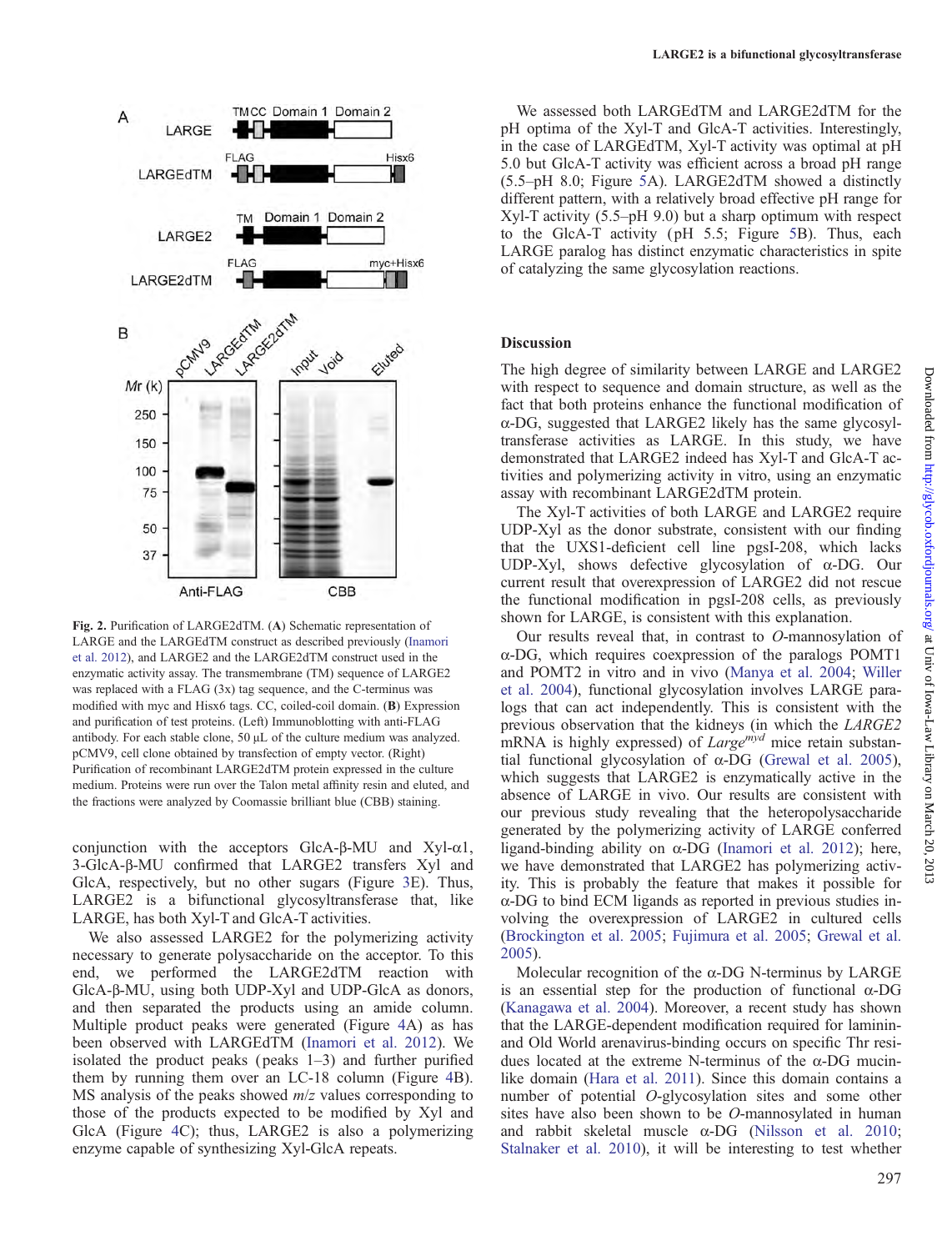<span id="page-3-0"></span>

Fig. 3. LARGE2 is a bifunctional glycosyltransferase with Xyl-T and GlcA-T activities. (A) HPLC elution profile from the LC-18 column of the products obtained from the reaction of LARGE2dTM with GlcA-β-MU and UDP-Xyl. S, unreacted substrate. P, product. Dashed line, %Buffer B. (B) Q/TOF-MS analysis of the product peak detected in (A). Star and diamond indicate Xyl and GlcA, respectively. The MS/MS fragmentation pattern ([Supplementary data, Figure S3A](http://glycob.oxfordjournals.org/lookup/suppl/doi:10.1093/glycob/cws152/-/DC1)) confirmed that the ion with an m/z of 483.14 [M–H]<sup>−</sup> is GlcA-β-MU with an added Xyl. (C) HPLC elution profile from the LC-18 column of the products obtained from the reaction of LARGE2dTM with Xyl-α-pNP and UDP-GlcA. (D) Q/TOF-MS analysis as in (B), for the product isolated from the reaction analyzed in (C). The MS/MS fragmentation pattern ([Supplementary data, Figure S3B\)](http://glycob.oxfordjournals.org/lookup/suppl/doi:10.1093/glycob/cws152/-/DC1) confirmed that the ion with an m/z of 446.17 [M–H]<sup>−</sup> is Xyl-α-pNP with an added GlcA. (E) Donor substrate specificity of LARGE2dTM. Representative data from two independent assays, showing relative activity (%) of Xyl-T toward GlcA-β-MU and of GlcA-T toward Xyl-α1,3-GlcA-β-MU. No other sugars were transferred to the acceptors.

LARGE2 has the same  $\alpha$ -DG glycosylation-site preference as LARGE.

Most notably, we found that the LARGE paralogs have different pH optima for their enzymatic activities. In the case of LARGE2, the Xyl-T reaction was productive across the broad pH range 5.5–9.0, whereas the GlcA-T counterpart was most productive at a pH 5.5, and LARGE had almost the opposite characteristics ( pH optimum for the Xyl-T reaction at pH 5.0, and that for GlcA-T across the range of pH 5.5–8.0; Figure [5\)](#page-5-0). Although the physiological significance of the different pH optima is unclear, it suggests that the LARGE paralogs may be fine-tuned to function optimally under different physiological conditions in the intracellular milieu. Different types of cells and tissues may have different sets of the possible cofactors for the functional modification of  $\alpha$ -DG, and even in the same tissues there might be possibly differences in relative expression levels and compartmentalization of the LARGE paralogs in the Golgi apparatus. Those differences

298

could affect the formation of a functional complex or the interaction of each LARGE paralog with its cofactors resulting in more efficient modification of α-DG.

With regard to the mechanisms whereby LARGE and LARGE2 may complement one another, it is interesting to consider the biology of the bifunctional glycosyltransferases EXT1 and EXT2, which are associated with the development of hereditary multiple exostoses [\(Ahn et al. 1995;](#page-6-0) [Stickens](#page-7-0) [et al. 1996](#page-7-0)). These enzymes have GlcA-T and Nacetylglucosaminyltransferase (GlcNAc-T) activities that are required for the synthesis of heparan sulfate [\(Lind et al. 1998](#page-7-0); [McCormick et al. 1998](#page-7-0)), and recombinant forms of EXT1 and EXT2 have both GlcA-T and GlcNAc-T activities in vitro. Notably, their coexpression yields hetero-oligomeric complexes with augmented glycosyltransferase activities ([Senay](#page-7-0) [et al. 2000\)](#page-7-0). Although we currently have no evidence to indicate that LARGE and LARGE2 form a heteromeric complex, such a mechanism could potentially account for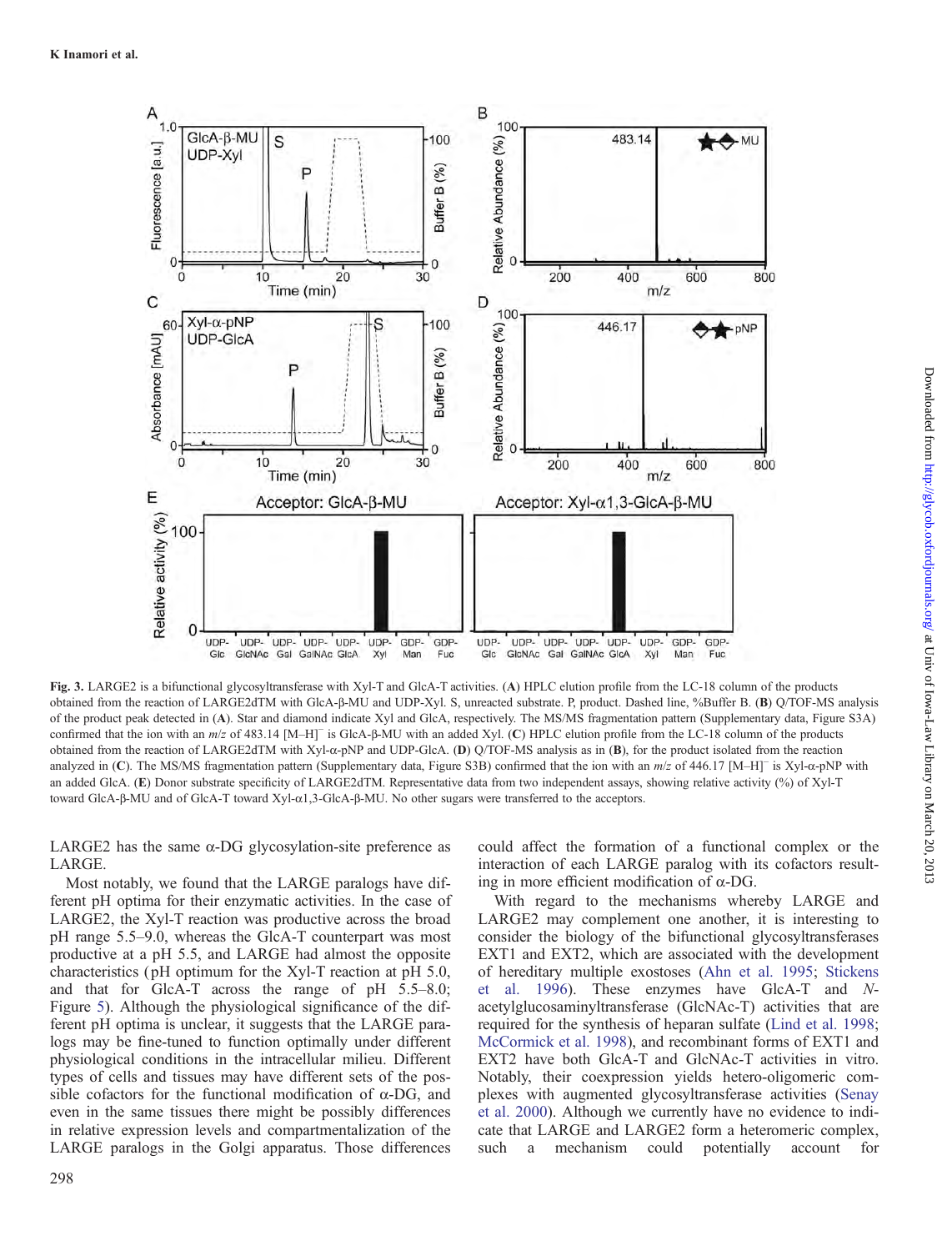<span id="page-4-0"></span>

Fig. 4. LARGE2dTM has polymerizing activity. (A) HPLC profile of the reaction products generated when LARGE2dTM was added to GlcA-β-MU in the presence of both donors, UDP-Xyl and UDP-GlcA, on the amide column GlycoSep N. Peaks labeled 1–3 were subjected to further purification in (B). S, unreacted substrate. Dashed line, %Buffer B. (B) Purification of GlcA-β-MU derivatives on an LC-18 column. Each peak isolated in (A) was purified and the main peak was collected (solid bar). (C) Q/TOF-MS analysis of the peaks isolated in (B). Assigned mass spectra in each peak confirmed that LARGE2dTM added repeating units of Xyl and GlcA onto the acceptor, GlcA-β-MU. dp, degree of polymerization.

complementary activity with respect to  $\alpha$ -DG, when one or the other glycosyltransferase is inefficient at a certain pH. On the basis of the fact that the overexpression of LARGE can restore functional modification of α-DG in cells from dystroglycanopathy patients who have mutations in other genes, as well as laminin-binding, it has been suggested that LARGE is a potential target in treating dystroglycanopathies ([Barresi](#page-6-0) [et al. 2004;](#page-6-0) [Godfrey et al. 2011\)](#page-7-0). Our current results support this notion and further suggest that LARGE2 could be considered for such a role. Therefore, all efforts should be made to better understand the mechanisms behind and requirements for its enzymatic activities.

## Materials and methods

#### Antibodies

Antibodies to glycosylated  $\alpha$ -DG (IIH6), β-DG (7D11) and LARGE have been described previously ([Ervasti and](#page-6-0) [Campbell 1991](#page-6-0); [Pereboev et al. 2001](#page-7-0); [Kanagawa et al. 2004](#page-7-0)). Antibodies against mouse LARGE2 were generated by injecting a keyhole limpet hemocyanin (KLH)-conjugated synthetic

peptide corresponding to the C-terminal sequence of mouse LARGE2 (C-SAALKYLTALQQARSRA) into rabbits (Rbt340). The polyclonal anti-LARGE2 antibodies were affinity-purified using a bovine serum albumin (BSA)-conjugated C-terminal peptide as described [\(Sharp and Campbell 1989\)](#page-7-0). The abovedescribed monoclonal antibodies, as well as the other antibody that recognizes glycosylated  $α$ -DG (VIA4-1) are available from the Developmental Studies Hybridoma Bank at the University of Iowa.

#### Complementary DNAs (cDNAs)

The full-length cDNAs of mouse Large (IMAGE 30725031) and mouse Large2 (IMAGE 4980759) were purchased from Thermo Scientific Open Biosystems. To generate myc + Hisx6 tagged LARGE2 at the C-terminus, the full-length open– reading frame was amplified with a primer pair #3793: 5′-TTGCGGCCGCTCATGCTGCCCCGAGGTCGC-3′/#3798: 5′-CCCTCGAGGGCCCGACTTCGGGCCTGCTG-3′. The PCR product was digested with NotI and XhoI, and then subcloned into a NotI/XhoI-digested pcDNA4/myc-His-A vector (Invitrogen), designated as pcDNA4-mLarge2/myc-His.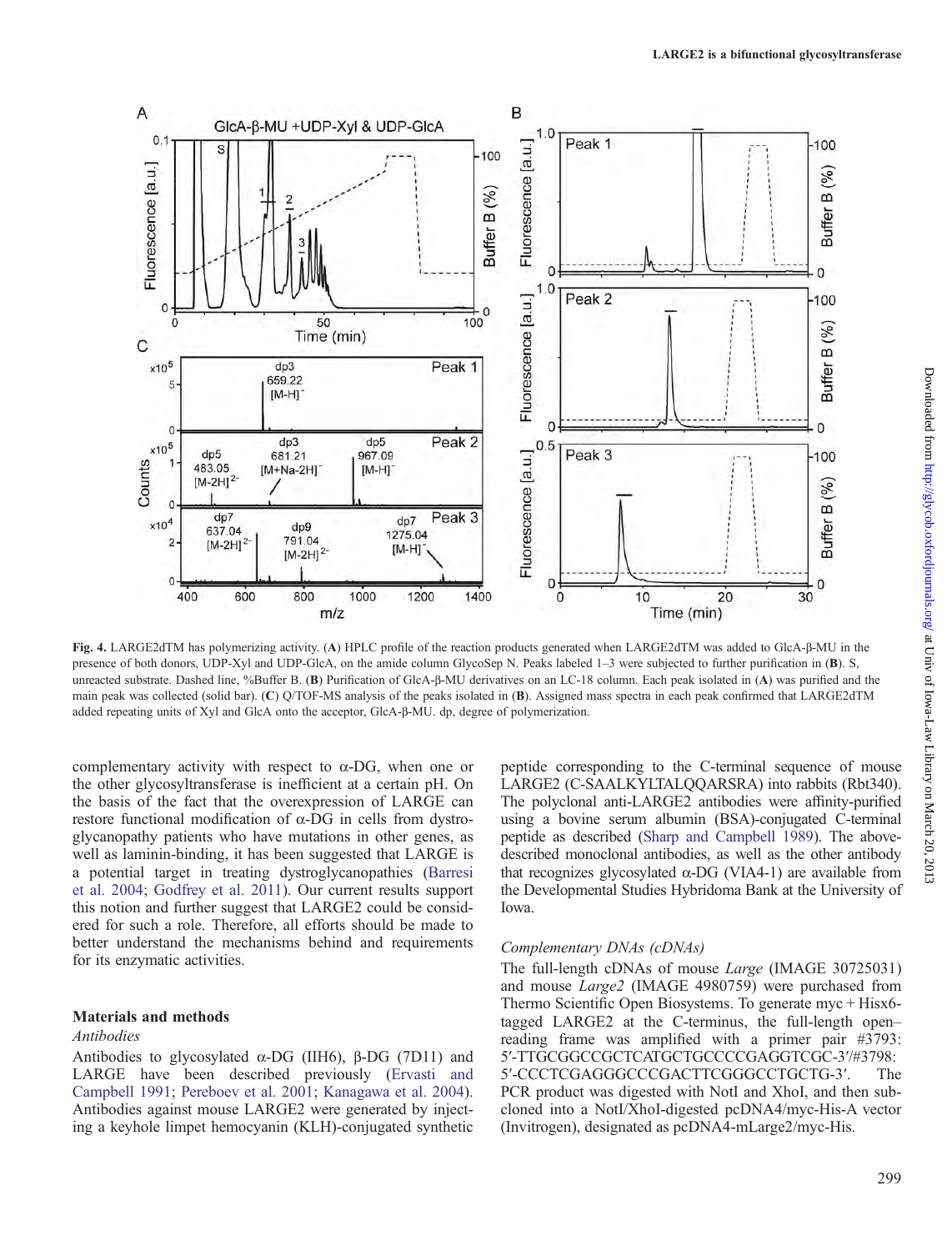<span id="page-5-0"></span>

Fig. 5. LARGEdTM and LARGE2dTM have distinct pH optima for the Xyl-T and GlcA-T activities. Data from two independent experiments are shown as relative activity (%). The highest activity in the dataset was arbitrarily set at 100%. The Xyl-T and the GlcA-T assays were carried out using GlcA-β-MU and Xyl-α1,3-GlcA-β-MU as the acceptors, respectively. The buffers used were: Acetate for pH 4.0–5.5 (empty circles), MES for pH 5.5–6.5 (closed circles), MOPS for pH 6.5–8.0 (empty triangles) and Tris–HCl for pH 8.0–9.0 (closed triangles). The details of the conditions are presented in the Materials and methods section.

# The lentiviral constructs and establishing stable cell lines expressing LARGE or LARGE2

For generating lentiviral constructs for stable expression of LARGE and LARGE2, a 3.7 kb SalI/MluI mouse Large cDNA fragment and a 2.4 kb MluI mouse Large2 cDNA fragment were subcloned into the pLEX-MCS vector (Thermo Scientific Open Biosystems), respectively. The cytomegalovirus (CMV) promoter region in the vector was replaced with the hEF-1 $\alpha$  promoter. The hEF-1 $\alpha$  promoter region in the pEF4/Myc-His vector (Invitrogen) was amplified with a primer pair 5′-CAGGCCATGGTGGCCTCGTGAGGCTCCG-3′ and 5′-GCACTAGTACCAAGCTAATTCC-3′, and the polymerase chain reaction (PCR) product was digested with SfiI and SpeI, and then subcloned into a SfiI/SpeI-digested vector. Lentiviruses were generated by the Gene Transfer Vector Core at the University of Iowa using Trans-Lentiviral ORF Packaging System (Open Biosystems). WT or pgsI-208 CHO cells were infected with multiplicity of infection of 1 and selected in medium containing 1 μg/mL puromycin (InvivoGen). Single colonies were isolated and analyzed for expression of the LARGE or LARGE2 protein by immunoblotting.

## The LARGE2dTM construct and establishing a stable cell line

The construct from which mouse LARGE2 is expressed without its transmembrane region was generated by amplifying the cDNA fragments of pcDNA4-Large2/myc-His. Primer pair #7599: 5'-AAAGCGGCCGCTCGGGACCCGGATTAT GGACTG—3′/#7600: 5′-GGCCAGAGTAGTGTTTGTTGG-3′ was used to produce the left fragment, which was then digested with NotI and BamHI. The right fragment was generated by

digesting pcDNA4-LARGE2/myc-His with BamHI and PmeI. The two fragments were then subcloned into a NotI/ EcoRV-digested p3xFLAG-CMV-9 vector (Sigma-Aldrich) to generate construct p3xFLAG-CMV-9-LARGE2dTM. This construct encodes a LARGE2 fusion protein (amino acids 30–690) tagged with a 3xFLAG at its N-terminus and a myc-Hisx6 tag at its C-terminus. A HEK293 cell line stably expressing LARGE2dTM protein was established, and LARGE2dTM secreted into the medium was purified using a metal affinity resin as described for LARGEdTM previously ([Inamori et al.](#page-7-0) [2012\)](#page-7-0).

# Enzymatic assay

The HPLC-based enzymatic assay for LARGE2dTM was performed using Xyl-α-pNP or Xyl-α1,3-GlcA-β-MU as the acceptor to test for GlcA-T activity and GlcA-β-MU to test for Xyl-T activity. The methods for the assay and preparation of Xyl-α1,3-GlcA-β-MU were described previously ([Inamori](#page-7-0) [et al. 2012\)](#page-7-0). For initial characterization of the Xyl-T activity of LARGE2 (Figure [3](#page-3-0)A), LARGE2dTM was incubated with 2 mM GlcA-β-MU and 1 mM UDP-Xyl at 37°C for 20 min in  $0.1$  M MOPS buffer, pH 7.5, at 5 mM MnCl<sub>2</sub>, 5 mM  $MgCl<sub>2</sub>$  and 0.5% Triton X-100. For the GlcA-T assay (Figure [3](#page-3-0)C), the reaction was carried out at 37°C overnight, with  $2.5$  mM Xyl- $\alpha$ -pNP and  $5$  mM UDP-GlcA in  $50$  mM MOPS, pH 6.0, at 10 mM  $MnCl<sub>2</sub>$ , 10 mM  $MgCl<sub>2</sub>$  and 0.5% Triton X-100. For the assessment of donor specificity, the reaction was carried out at 37°C for 20 min, with 2 mM GlcA-β-MU in 0.1 M MOPS, pH 7.5 or 0.05 mM Xyl-α1,3-GlcA-β-MU in 0.1 M sodium acetate, pH 5.5, at 5 mM  $MnCl<sub>2</sub>$ , 5 mM  $MgCl<sub>2</sub>$  and 0.5% Triton X-100 in the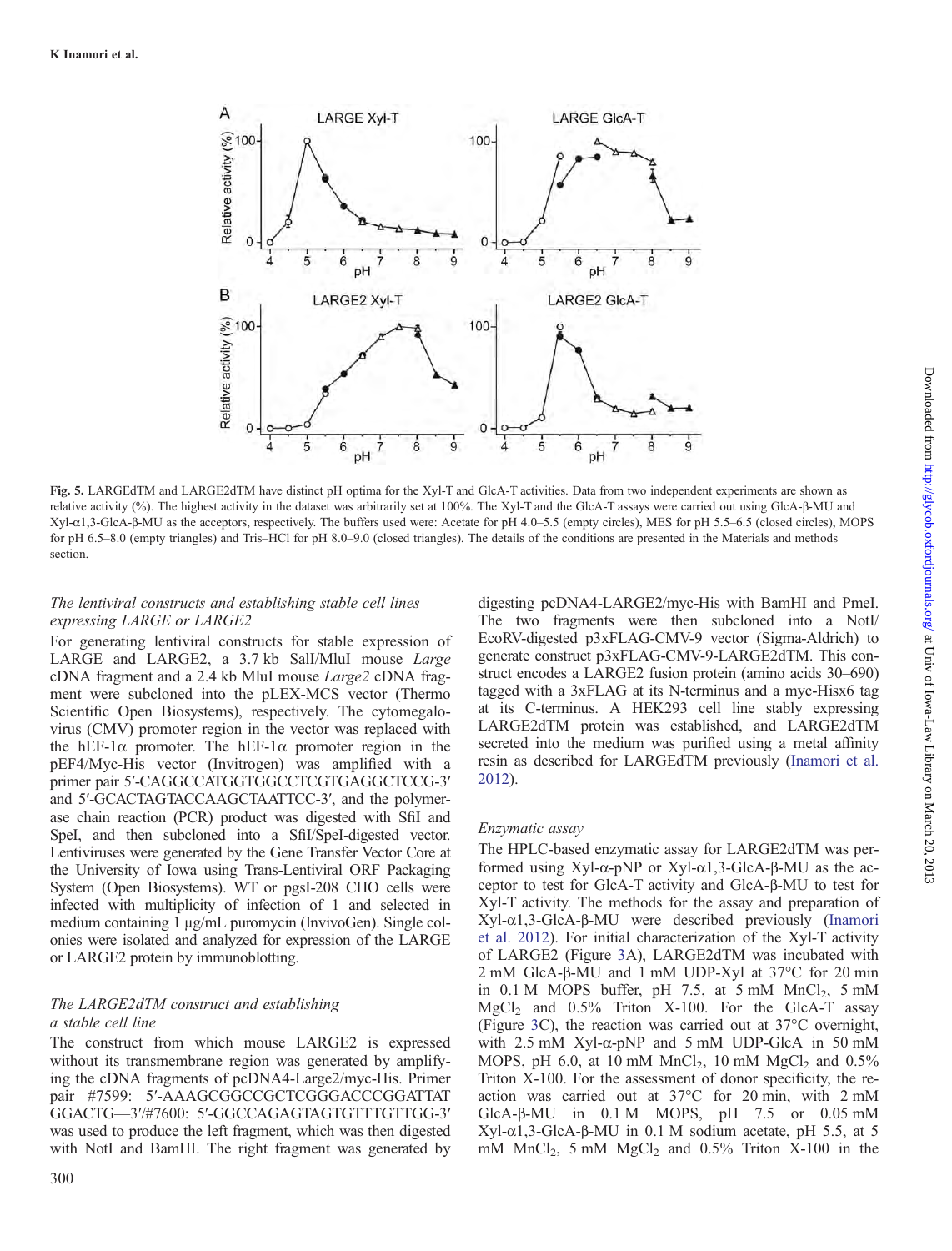<span id="page-6-0"></span>presence of 1 mM each donor sugar. The specific activities toward GlcA-β-MU and Xyl-α1,3-GlcA-β-MU were 31.7 pmol/min/μg and 5.1 pmol/min/μg, respectively, and are represented as 100% (Figure [3E](#page-3-0)). For the assessment of optimal pH, the following buffers were used: 0.1 M sodium acetate buffer for pH 4.0–5.5; 0.1 M 2-(N-morpholino)ethanesulfonic acid (MES) buffer for pH  $5.5-6.5$ ; 0.1 M  $3-(N\text{-morphism})$ propanesulfonic acid (MOPS) buffer for pH 6.5–8.0 and 0.1 M Tris–HCl buffer for pH 8.0–9.0. The reaction was carried out at 37°C for 1 h, with 2 mM GlcA-β-MU or 0.1 mM Xyl-α1,3-GlcA-β-MU added to each of the buffers described above, at  $10 \text{ mM } MnCl<sub>2</sub>$ ,  $10 \text{ mM } MgCl<sub>2</sub>$  and  $0.5\%$  Triton X-100. The specific activity that represents 100% in each assay is: 13.7 pmol/min/μg for LARGE Xyl-T, 26.5 pmol/min/μg for LARGE GlcA-T, 20.9 pmol/min/μg for LARGE2 Xyl-T and 6.6 pmol/min/μg for LARGE2 GlcA-T. For the assessment of polymerizing activity, LARGE2dTM was incubated with 2 mM GlcA-β-MU, 5 mM UDP-Xyl and 5 mM UDP-GlcA at  $37^{\circ}$ C for 16 h, in 0.1 M MES, pH 6.5, at 10 mM MnCl<sub>2</sub>, 10 mM MgCl<sub>2</sub> and  $0.5\%$  Triton X-100.

#### MS analysis

MS and MS/MS analyses were conducted on an Agilent 6520A Quadrupole Time of Flight (Q/TOF) mass spectrometer configured for flow-injection analysis. Borosilicate nano-capillary vials were used. The glycan samples were diluted in 50% acetonitrile and 0.1% formic acid, and loaded into the distal end of the nano vial. The capillary was fixed in a grounded stainless steel union and positioned within 8 mm of the inlet capillary to the mass spectrometer, which was maintained at −1200 V. Opposite to the inlet, the counter electrode was held at −1700 V. The Q/TOF was configured to run at high resolution (16–22 K), collecting at 4 GHz over a range from 25 to 1700  $m/z$ .

#### Immunoblotting and flow cytometry

WT or pgsI-208 CHO cells with or without overexpression of LARGE or LARGE2 were analyzed by immunoblotting of glycoproteins enriched by wheat germ agglutinin (WGA) agarose beads and flow cytometry for cell surface staining, as described previously [\(Inamori et al. 2012](#page-7-0)).

## Supplementary data

[Supplementary data for this article is available online at](http://glycob.oxfordjournals.org/lookup/suppl/doi:10.1093/glycob/cws152/-/DC1) [http://](http://glycob.oxfordjournals.org/) [glycob.oxfordjournals.org/.](http://glycob.oxfordjournals.org/)

## Funding

This work was supported in part by a Paul D. Wellstone Muscular Dystrophy Cooperative Research Center grant (1U54NS053672).

## Acknowledgements

We thank Drs. Daniel Beltrán-Valero de Bernabé and Matthew M. Goddeeris for fruitful discussions, David Venzke and all the members of the Campbell laboratory for technical support, Dr. Harry Schachter for valuable comments on the manuscript, Dr. Jeffrey D. Esko for providing pgsI-208 cells and the University of Iowa Proteomics Facility, Gene Transfer Vector Core, Developmental Studies Hybridoma Bank and Flow Cytometry Facility for their services. K.P.C. is an Investigator of the Howard Hughes Medical Institute.

## Conflict of interest

Kevin P. Campbell is a scientific advisory board member and consultant for ARMGO Pharma Inc. He also has a patent on increasing the functional glycosylation of  $\alpha$ -dystroglycan in the treatment of muscle degeneration.

## Abbreviations

α-DG, dystroglycan; BSA, bovine serum albumin; CBB, Coomassie brilliant blue; CHO, Chinese hamster ovary; CMV, cytomegalovirus; DG, dystroglycan; ECM, extracellular matrix; FKRP, fukutin-related protein; GlcA-β-MU, 4-methylumbelliferyl-β-D-glucuronide; GlcA, glucuronic acid; GlcA-T, glucuronyltransferase; GlcNAc-T, N-acetylglucosaminyltransferase; GT8, glycosyltransferase family 8; HPLC, high-performance liquid chromatography; KLH, keyhole limpet hemocyanin; m/z, mass/charge ratio; MES, 2-(N-morpholino)ethanesulfonic acid; MOPS, 3-(N-morpholino)propanesulfonic acid; MS, mass spectrometry; PCR, Polymerase chain reaction; POMGnT1, protein O-mannosyl β-1,2-N-acetylglucosaminyltransferase 1; POMT, protein O-mannosyltransferase; Q/TOF, quadrupole time of flight; TM, transmembrane; UDP, uridine 5′-diphosphate; UXS, UDP-xylose synthase; WGA, wheat germ agglutinin; WT, wild-type; Xyl-α-pNP, p-nitrophenyl-α-D-xyloside; Xyl, xylose; Xyl-T, xylosyltransferase.

## References

- Aguilan JT, Sundaram S, Nieves E, Stanley P. 2009. Mutational and functional analysis of Large in a novel CHO glycosylation mutant. Glycobiology. 19:971–986.
- Ahn J, Ludecke HJ, Lindow S, Horton WA, Lee B, Wagner MJ, Horsthemke B, Wells DE. 1995. Cloning of the putative tumour suppressor gene for hereditary multiple exostoses (EXT1). Nat Genet. 11:137-143.
- Bakker H, Oka T, Ashikov A, Yadav A, Berger M, Rana NA, Bai X, Jigami Y, Haltiwanger RS, Esko JD, et al. 2009. Functional UDP-xylose transport across the endoplasmic reticulum/Golgi membrane in a Chinese hamster ovary cell mutant defective in UDP-xylose Synthase. J Biol Chem. 284:2576–2583.
- Barresi R, Campbell KP. 2006. Dystroglycan: From biosynthesis to pathogenesis of human disease. J Cell Sci. 119:199–207.
- Barresi R, Michele DE, Kanagawa M, Harper HA, Dovico SA, Satz JS, Moore SA, Zhang W, Schachter H, Dumanski JP, et al. 2004. LARGE can functionally bypass alpha-dystroglycan glycosylation defects in distinct congenital muscular dystrophies. Nat Med. 10:696–703.
- Brockington M, Torelli S, Prandini P, Boito C, Dolatshad NF, Longman C, Brown SC, Muntoni F. 2005. Localization and functional analysis of the LARGE family of glycosyltransferases: Significance for muscular dystrophy. Hum Mol Genet. 14:657–665.
- Cao W, Henry MD, Borrow P, Yamada H, Elder JH, Ravkov EV, Nichol ST, Compans RW, Campbell KP, Oldstone MB. 1998. Identification of alphadystroglycan as a receptor for lymphocytic choriomeningitis virus and Lassa fever virus. Science. 282:2079–2081.
- Coutinho PM, Deleury E, Davies GJ, Henrissat B. 2003. An evolving hierarchical family classification for glycosyltransferases. J Mol Biol. 328:307–317.
- Ervasti JM, Campbell KP. 1991. Membrane organization of the dystrophinglycoprotein complex. Cell. 66:1121–1131.